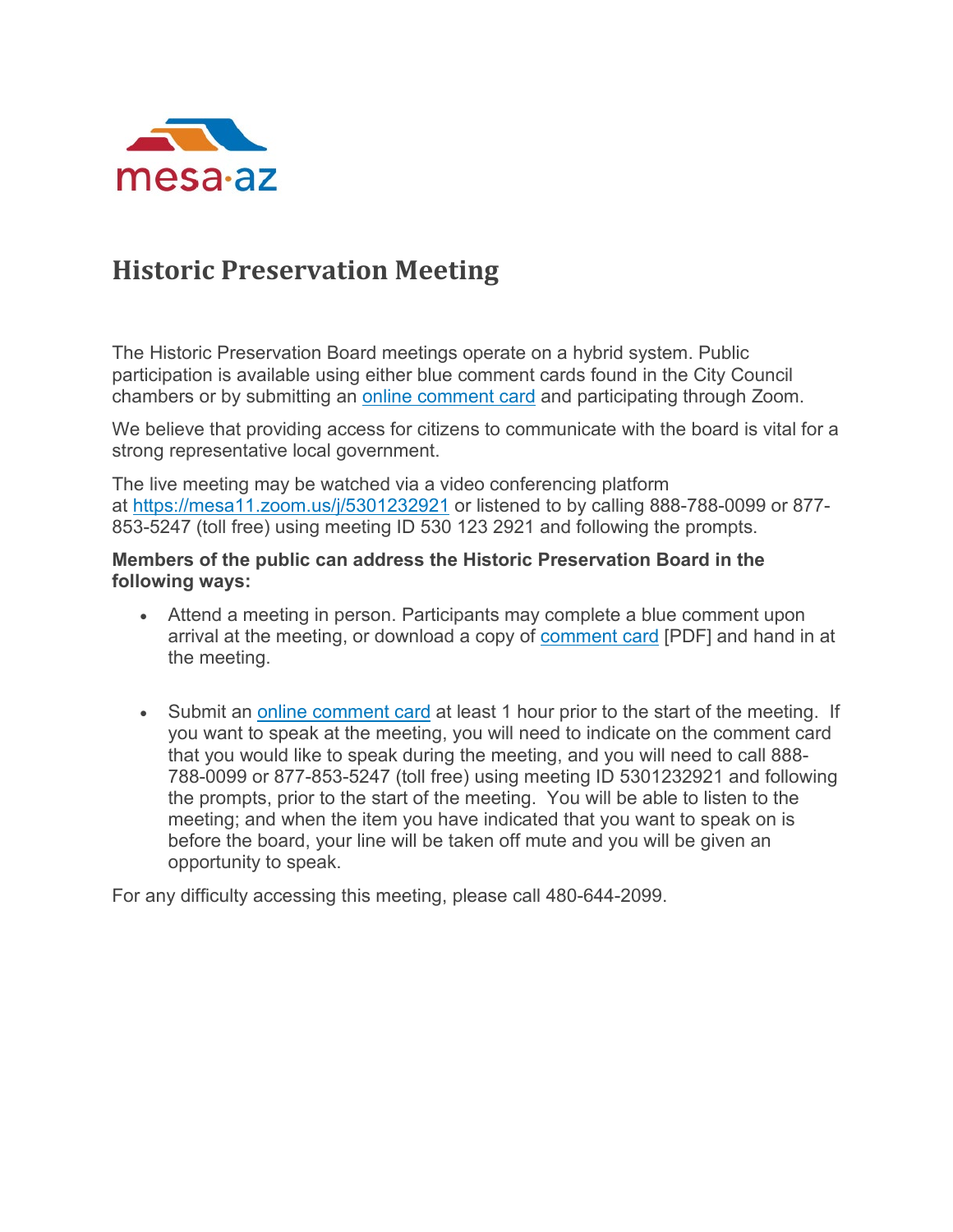

**City of Mesa**

### **Historic Preservation Board**

## **Meeting Agenda**

| <b>Lower Council Chambers</b> |
|-------------------------------|
|                               |
|                               |
|                               |
|                               |
|                               |
|                               |
|                               |

- **1 Call meeting to order.**
- **[HP 22-008](http://mesa.legistar.com/gateway.aspx?m=l&id=/matter.aspx?key=18683)** Approval of the minutes from the May 3, 2022 Historic Preservation Board meeting. **2**
- **3 Items from citizens present.\***
- **4 Historic Preservation Officer's Updates. (The items in the Historic Preservation Officer's updates are not for Board discussion and no Board action will be taken on the updated items.)**
- **5 Hear a presentation and discuss a proposed neon sign park known as "Mesa's Neon Neighborhood". Presentation to be given by the Mesa Preservation Foundation.**
- **6 Discussion and selection of a possible date for the Historic Preservation Board retreat.**
- **7 Hear reports from Board Members on museums, exhibits, committees and/or events related to historic preservation. \*\***
- **8 Future agenda items.\*\***

#### **9 Adjournment.**

\*Members of the audience may address the Board on any item. The Arizona Open Meeting Law (A.R.S. § 38-431 et seq.) limits the Historic Preservation Board to discussing only those matters specifically listed on the agenda.

\*\*These items are not for Board discussion and no Board action will be taken.